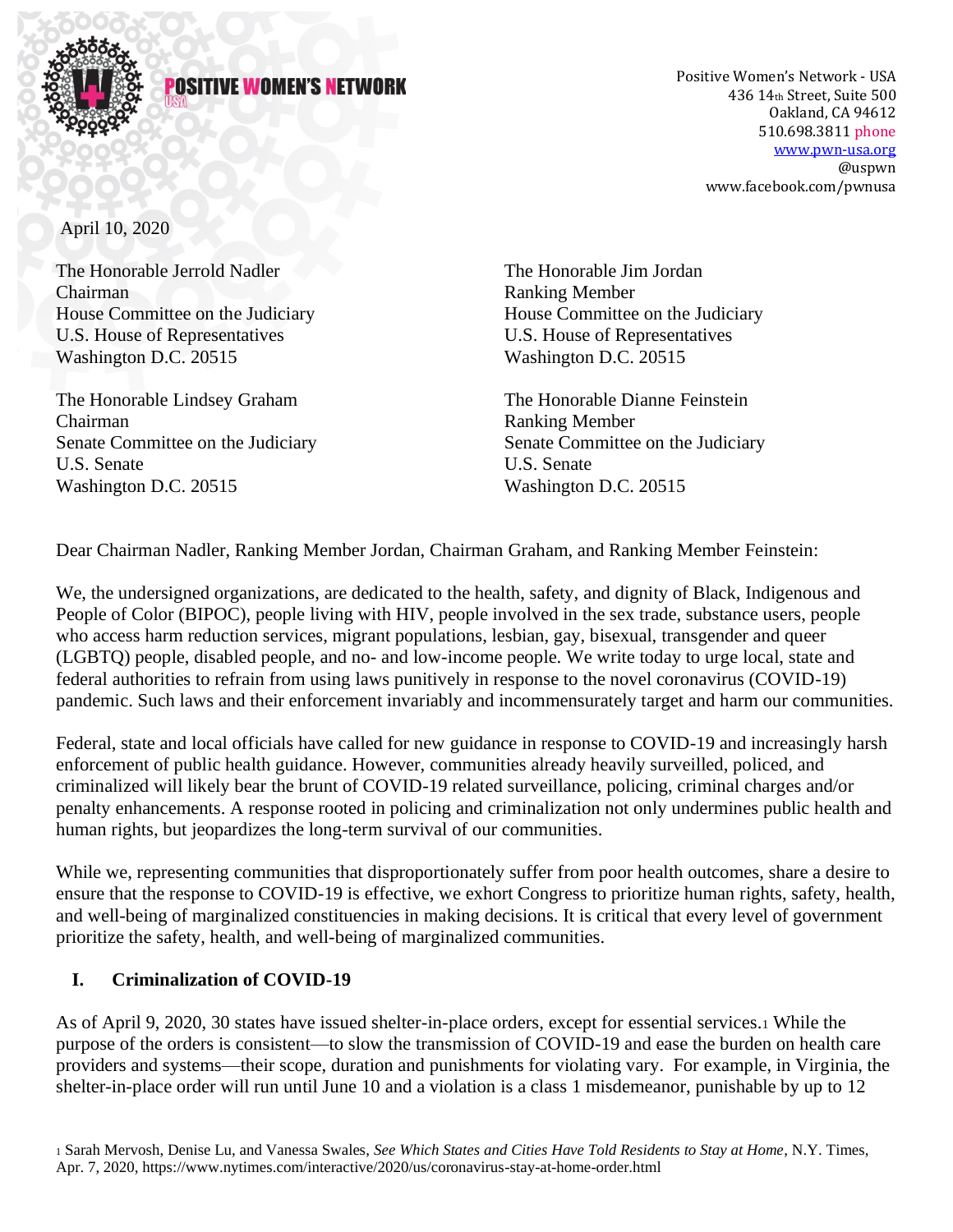months in jail, a \$2500 fine, or both.<sup>2</sup> In Colorado, the shelter-in-place order will run until April 11 and is punishable by up to 12 months in jail, a \$1000 fine, or both.<sup>3</sup>

The variation does not stop at the state level. Orders often differ county-to-county, even within states that have shelter-in-places orders. They also frequently change, and the terms of the orders can be unclear or subject to interpretation. For instance, what is "exercise" and how long can you be outside doing it before violating a state order? This patchwork of orders leads to confusion for many on what they are allowed and required to do and leaves them vulnerable to punishment.

Enforcement of these orders has increasingly involved criminalization, ticketing and arrests of individuals for alleged violations. Since the advent of shelter-in-place orders, Maryland has arrested fourteen people<sup>4</sup> and there have been 9 arrests in Honolulu, Hawaii alones. Officials are also increasing fines. For instance, in New York State, Governor Cuomo increased fines for violating the PAUSE NY Executive Order from \$500 to \$1000 last week.<sup>6</sup> People who are homeless and housing unstable will be especially impacted by punishment for violations because they do not have the option to shelter-in-place, and will increasingly more to more unsafe and precarious areas to avoid arrest.

Criminalization does not end with shelter-in-place order violations. Law enforcement is utilizing existing criminal statutes to charge individuals with low-level misdemeanors and felonies for such things as coughing, sneezing, licking objects, or spraying fluids. In Michigan, a man was charged with three felonies after intentionally touching multiple shopping carts at a local grocery store while claiming to have COVID-19.<sup>7</sup> In Illinois, a man was arrested for "reckless conduct" after coughing in the direction of a front desk where three police officers were standing at a Chicago Police Department.<sup>8</sup> In Pennsylvania, a woman who called police for help removing a man from her house was arrested for assault on a police officer after they claim she coughed in their direction, charged with terroristic threats, simple assault, disorderly conduct and public drunkenness, held over the weekend, and eventually released on \$5000 bail.<sup>9</sup>

On March 24, the U.S. Department of Justice issued a memo to heads of law enforcement agencies, heads of litigation departments, and U.S. attorneys, providing, in part, that people who intentionally transmit COVID-19

<sup>7</sup> Cassidy Johncox, *Mt. Morris man charged after attempting to infect others with COVID-19 at grocery store, police say*, Local 4, Mar. 28, 2020, https://www.clickondetroit.com/news/local/2020/03/28/mt-morris-man-charged-with-multiple-felonies-after-claimingto-have-covid-19-attempting-to-infect-others-at-grocery-store/*.*

<sup>2</sup> *Virginia Governor Ralph Northam Issues Stay At Home Order*, (2020), https://www.governor.virginia.gov/newsroom/allreleases/2020/march/headline-855702-en.html (last visited April 9, 2020).

<sup>3</sup> Colo. Dep't of Health & Environment, *Amended Public Health Order 20-24 Implementing Stay at Home Requirements* (2020), https://drive.google.com/file/d/1IzfYUaxEf-UFSVAzkY\_b9Cf1OMPOdlxH/view.

<sup>4</sup> Bryna Zumer, *14 Arrests Made, 600+ Warnings Issued for Violating COVID Orders in Maryland*, Fox Baltimore, Apr. 7, 2020, https://foxbaltimore.com/news/coronavirus/14-arrests-made-600-warnings-issued-for-violating-covid-orders-in-maryland. <sup>5</sup> Leila Fujimori, Honolulu Police Make 9 Arrests, Issue 1,500 Warnings and 180 Citations for Emergency Law Violations, Star Advertiser, Apr. 1, 2020, https://www.staradvertiser.com/2020/04/01/hawaii-news/honolulus-police-chief-reports-numbers-on-arrestsand-citations-for-violations-of-the-emergency-proclamation/.

<sup>6</sup> *Amid Ongoing COVID-19 Pandemic, Governor Cuomo Announces NYS on Pause Functions Extended for Additional Two Weeks*, Apr. 6, 2020, https://www.governor.ny.gov/news/amid-ongoing-covid-19-pandemic-governor-cuomo-announces-nys-pause-functionsextended-additional.

<sup>8</sup> *Man Enters CPF Station, Coughs on Officers*, CBS 2 Chicago, Mar. 25, 2020, https://chicago.cbslocal.com/2020/03/25/man-enterscpd-station-coughs-on-front-desk-staff/.

<sup>9</sup> Sarah M. Wojack, I*ntoxicated Bethlehem Woman Tells Police Boyfriend Has Coronavirus, Then Coughs on Officer Who Responds, Court Papers Say*, The Morning Call, Apr. 2, 2020, https://www.mcall.com/news/police/mc-nws-bethlehem-woman-coughs-onpolice-20200402-jog4vkhjjjbkrp5lf7wsqt26kq-story.html.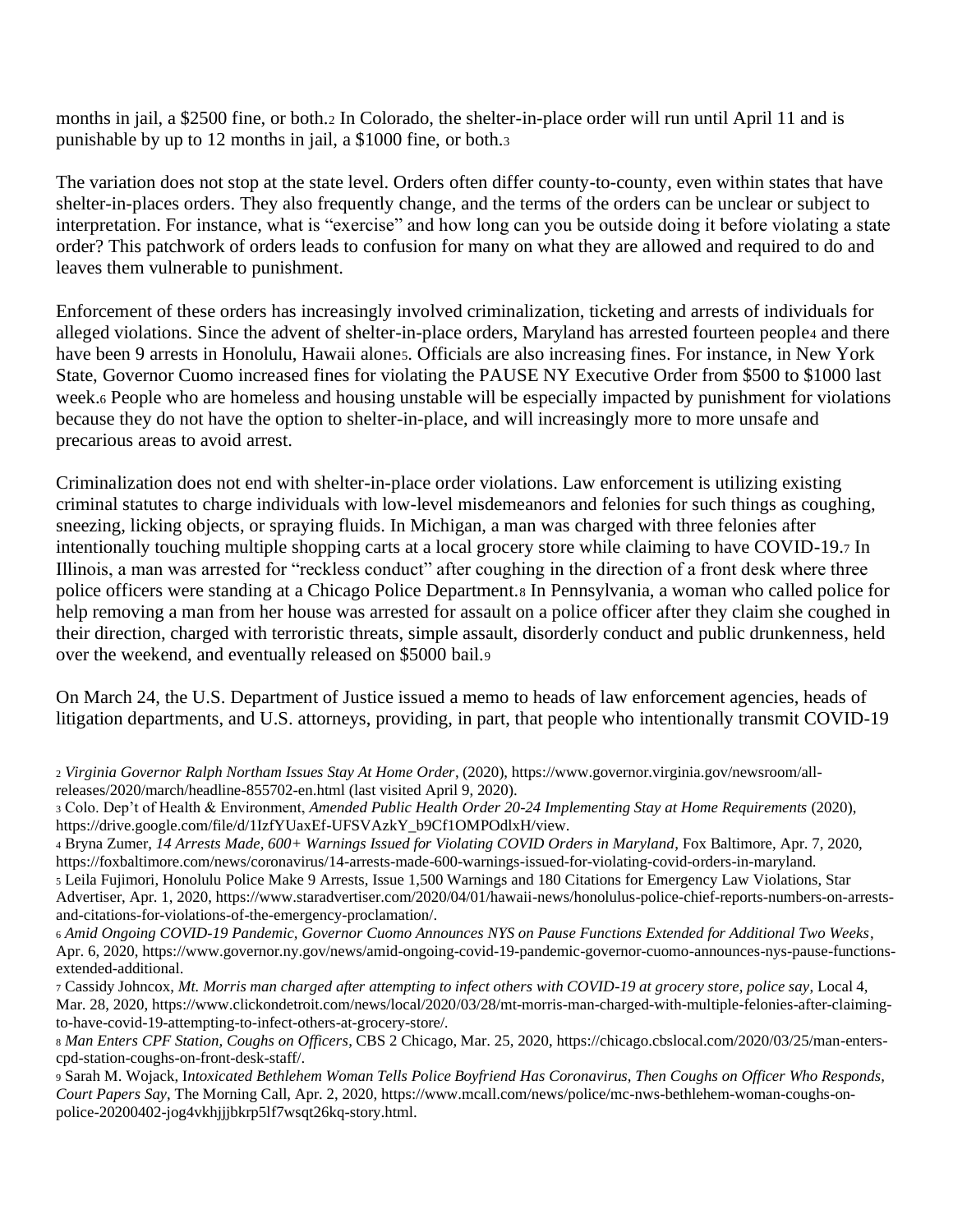may be charged under existing federal terrorism laws, such as the "use of a weapon involving a biological agent."10

The above practices will only perpetuate current disparities in BIPOC people's rates of incarceration. For example, Black people are already incarcerated in state prisons at five times the rate of whites.<sup>11</sup> The disparity is more than 10 to 1 in Minnesota, New Jersey, Vermont and Wisconsin—all states with shelter-in-place orders and documented arrests of individuals violating the orders.<sup>12</sup> To make matters worse, communities that have historically faced systemic discrimination and increased criminalization are already bearing the brunt of the pandemic. For example, consider the case of Michigan:

"In Michigan, Blacks make up 15% of the state population but represent 35% of people diagnosed with COVID-19. This means that Blacks in Michigan are 133% more likely to contract the novel coronavirus relative to their percentage of the state. With a death rate hovering near 4% in Michigan, Blacks are also over-represented for deaths related to COVID-19, accounting for 40% of all deaths statewide. For comparison, Whites represent 25% of people diagnosed with COVID-19 and 26% of deaths. Whites make-up over 75% of the state population."<sup>13</sup>

Marginalized communities are also more likely to be excluded from receiving the \$1,200 stimulus check due to factors like immigration status, tax filing history, and housing status. Steps must be taken to mitigate these disparities in the federal, state, and local responses to the pandemic, particularly in protecting against increased criminalization.

# **II. Criminalization Compromises Health**

Criminalization compromises public health in many ways. Experience shows us that the surveillance, policing, and criminalization of stigmatized populations leads to negative health outcomes, and discrimination in health care settings, which further encourages people to avoid interacting with the health care system. When a person's health is criminalized, they avoid testing and treatment to avoid police, criminal penalties, and stigma. The situation will be no different with COVID-19. Articles have already documented widespread fears in the immigrant community that seeking care will lead to deportation for people who are undocumented. People who are legal permanent residents fear that accessing needed care will violate newly intensified public charge rules.

It also creates an environment where people could be punished for doing activities that the state requires. For example, some states require people living with HIV who rely on the Health Resources and Services Administration's (HRSA) Ryan White HIV/AIDS Program for necessary services and medication certify and recertify in-person -- even though this is not a federal requirement.<sup>14</sup> Where a state still requires in-person certification or recertification, if that state or a county within it has a shelter-in-place order, individuals seeking certification are at an elevated risk for interaction with law enforcement.

https://www.brookings.edu/blog/fixgov/2020/04/09/why-are-blacks-dying-at-higher-rates-from-covid-19/.

<sup>10</sup> U.S. Dep't of Justice, Office of Deputy Att'y. Gen. (2020, Mar.) Department of Justice Enforcement Actions Related to COVID- 19 (Memorandum) Retrieved from the Department of Justice Web site: https://www.justice.gov/file/1262771/download. <sup>11</sup> Dr. Ashley Nellis, *The Color of Justice: Racial and Ethnic Disparity in State Prisons*, The Sentencing Project (June 14, 2016), at 14, https://www.sentencingproject.org/publications/color-of-justice-racial-and-ethnic-disparity-in-state-prisons/ <sup>12</sup> *Id.* at 3.

<sup>13</sup> Rashawn Ray, *Why Are Blacks Dying At Higher Rates from COVID-19?*, Brookings Institute (Apr. 9, 2020),

<sup>14</sup> Health Resources and Service Administration, *Coronavirus Disease 2019 (COVID-19) Frequently Asked Questions* 2020, https://hab.hrsa.gov/coronavirus-frequently-asked-questions#providing-hiv.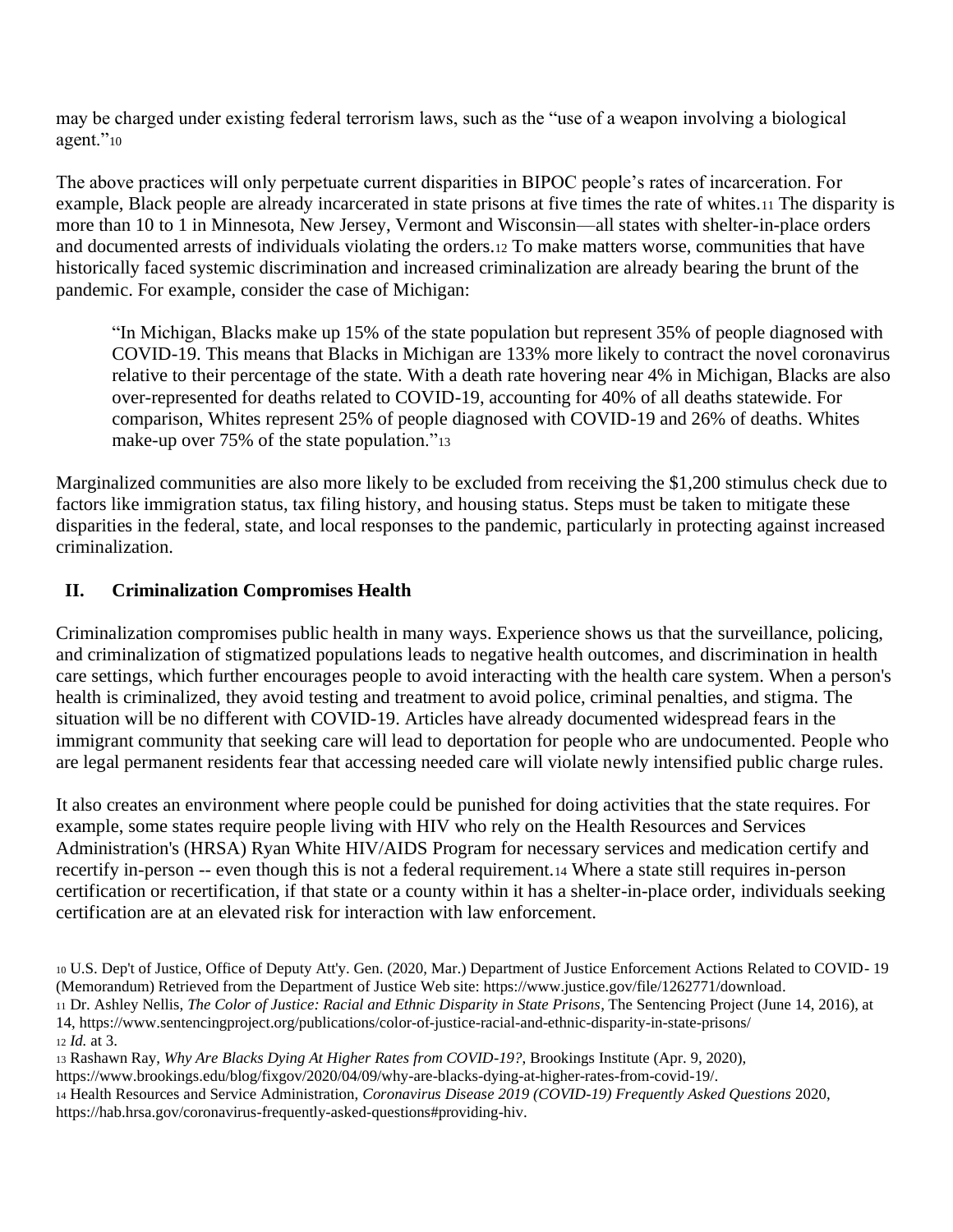Criminalization brings police officers, who have some of the highest rates of infection, dangerously close to people they are questioning, ticketing, and arresting, and places people who are arrested in much more dangerous situations than arrests are ostensibly being effected to prevent. It also leads to more incarceration. Under typical circumstances, the correctional health care infrastructure fails to meet basic health care needs, let alone prevent or contain seasonal flu outbreaks. Efforts are being made across the country to release incarcerated people and end low-level prosecutions because of the limited ability of those who are incarcerated to practice the preventative measures outlined by the Centers for Disease Control and Prevention (CDC) within restrictive and/or overcrowded facilities. As of April 9, there are over 1,300 confirmed COVID-19 cases in U.S. prisons and jails.<sup>15</sup> A reliance on police to enforce these orders, potentially funneling community into police cells, jails and prisons undermines those efforts.

## **III. Misuse of Surveillance and Law Enforcement**

Law enforcement officers are not equipped to respond to issues of health -- their tools are coercion, physical force and arrest. Public health problems require public health responses. Law enforcement are ill-equipped to be at the forefront of any type of health intervention and their presence can be counter-productive. Yet, all levels of government are heavily relying on law enforcement to enforce public health guidance aimed at stemming the spread of the greatest pandemic of our lifetimes. State and local law enforcement across the nation are being emboldened to continue and expand criminalization of communities already disproportionately targeted for policing during the pandemic. For example, New York Governor Andrew Cuomo's executive order states, "Fire Department of the City of New York, the New York City Police Department, the Department of Buildings, the Sheriff, and other agencies as needed to immediately enforce the directives set forth in this Order in accordance with their lawful enforcement authorities"<sup>16</sup> Granting broad discretion to law enforcement to enforce broad orders will result in the disproportionate criminalization of marginalized communities.

There is a long history of medical surveillance under the pretext of protecting public health that has driven criminalization, policing, and punishment of stigmatized populations and health conditions instead of improvements in health. Failure to disclose one's HIV status can lead to criminal penalties in 29 states.<sup>17</sup> For sex workers, forcible STI testing requirements have existed for decades, and are often drivers or consequences of increased policing and criminalization. Sex workers are also disproportionately impacted by HIV criminalization laws; the names, faces, addresses and HIV status of sex workers who are living with HIV have been made public by public health authorities, ostensibly out of concern for public health. In the current pandemic, both domestic and international media outlets have called the sex trade a "vector of disease" and called for a focus on policing and prosecution of people in the sex trades -- instead of encouraging adopting financial and other supports that will promote safety for all.

As recently emphasized by the American Public Health Association, responses to public health crises must be decoupled from any type of law enforcement and surveillance.<sup>18</sup> Unfortunately, many states have issued orders and passed emergency legislation and policies rooted in surveillance. For example, Alabama and Massachusetts passed legislation requiring that the Departments of Health provide law enforcement with the addresses of

- <sup>16</sup> https://www1.nyc.gov/assets/home/downloads/pdf/executive-orders/2020/eeo-103.pdf
- <sup>17</sup> Center for HIV Law and Policy, *HIV Criminalization in the United States*,
- https://www.hivlawandpolicy.org/sites/default/files/CHLP%20HIV%20Crim%20Map%20030119.pdf.

<sup>18</sup> End Police Violence Collective, *COVID-19*, #endpoliceviolence (Apr. 2, 2020), https://www.endingpoliceviolence.com/covid19.

<sup>15</sup> Timothy Williams and Danielle Ivory, *Chicago's Jail is Top U.S. Hot Spot as Virus Spreads Behind Bars*, N.Y. Times, Apr. 9, 2020, https://www.nytimes.com/2020/04/08/us/coronavirus-cook-county-jail-chicago.html.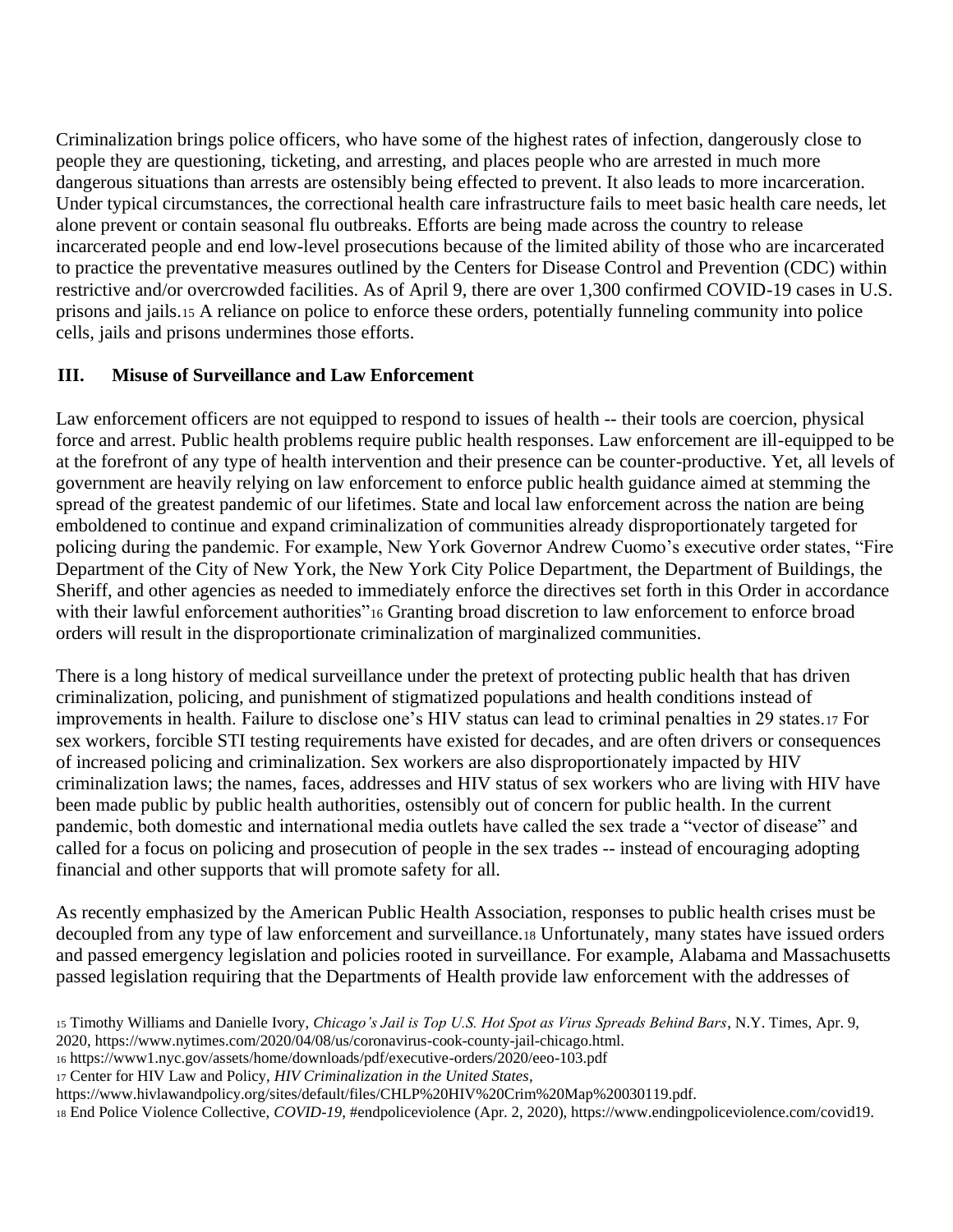people who have tested positive for COVID-19.<sup>19</sup> Although these laws are intended to protect first responders, they create a false sense of safety, are outdated in their understanding of the coronavirus and violate an individual's privacy. In Kentucky, courts have ordered the use of GPS ankle monitors to track individuals with coronavirus who have violated quarantine orders.<sup>20</sup> The use of ankle monitors are not only dehumanizing for the individual but jeopardizes their safety.

We need an entirely different approach to supporting people living in the U.S. in following critical public health guidance, one rooted in evidence and the highest principles of public health:

"The American Public Health Association urges federal, state, tribal, and municipal governments to "fund programs that meet human needs, promote healthy and strong communities, and reduce structural inequities," including by diverting resources from law enforcement agencies (see Action Steps 4 and 7 of policy statement). We must align with this guidance now more urgently than ever.

Communities are facing unprecedented hardship and guaranteed homes, income, and job security are the things that will enable us to stay home and stay safe. Without this, punitive measures will not increase people's compliance with shelter-in-place orders, but will continue to put people at increased health risk. The health harms of policing will exacerbate the burden to the healthcare system's financial and human resources. Responding to this crisis by investing in punishment when so many have lost their jobs and can't pay for rent or groceries is a gross misuse of resources.

We need a public health approach to this pandemic, one that is compassionate and inclusive. We need to invest in community health, housing, and job supports that not only help people shelter-in-place, but also help them weather and recover from the long-term economic impacts of COVID-19."21

We urge local, state, and federal levels of government to swiftly end their reliance on policing, surveillance, and criminalization during the COVID-19 pandemic, and instead adopt and invest in measures designed to support everyone in staying safe and healthy, as described below.

### **Recommendations for Congress:**

- Awards of federal funding to states and local governments should prohibit the adoption and enforcement of laws criminalizing the potential for or actual transmission of COVID-19.
- All legislation responding to the pandemic must include an explicit prohibition on the use of federal funds for law enforcement to criminalize actual or perceived violations of public health orders around COVID-19. Federal relief packages must invest in testing, treatment, care, and community support; not criminalization.
- All legislation responding to the pandemic must include language prohibiting discrimination by recipients of federal funds on any basis other than need or eligibility, such as (but not limited to) age, disability, sex (including sexual orientation and gender identity), race, color, national origin, immigration status, employment or housing status, or religion.

<sup>19</sup> Liz Landers, *Alabama and Massachusetts Are Handing the Addresses of People With Coronavirus Over to Police*, Vice, Marc. 31, 2020, https://www.vice.com/en\_us/article/jge938/alabama-and-massachusetts-are-handing-the-addresses-of-people-with-coronavirusover-to-police.

<sup>20</sup> Nexstar Media Wire, *Kentucky is Putting Ankle Monitors on Coronavirus Patients Who Ignore Self-Isolation Order*, Tristate, Apr. 2, 2020, https://www.tristatehomepage.com/news/kentucky-is-putting-ankle-monitors-on-coronavirus-patients-who-ignore-selfisolation-order/?fbclid=IwAR3\_9vmPoJTgXN7cVjV7lm3J1rEXCDdCROGjVTa7l-\_HE-ixBzgh92aaICg.

<sup>21</sup> End Police Violence Collective, *supra* note 18.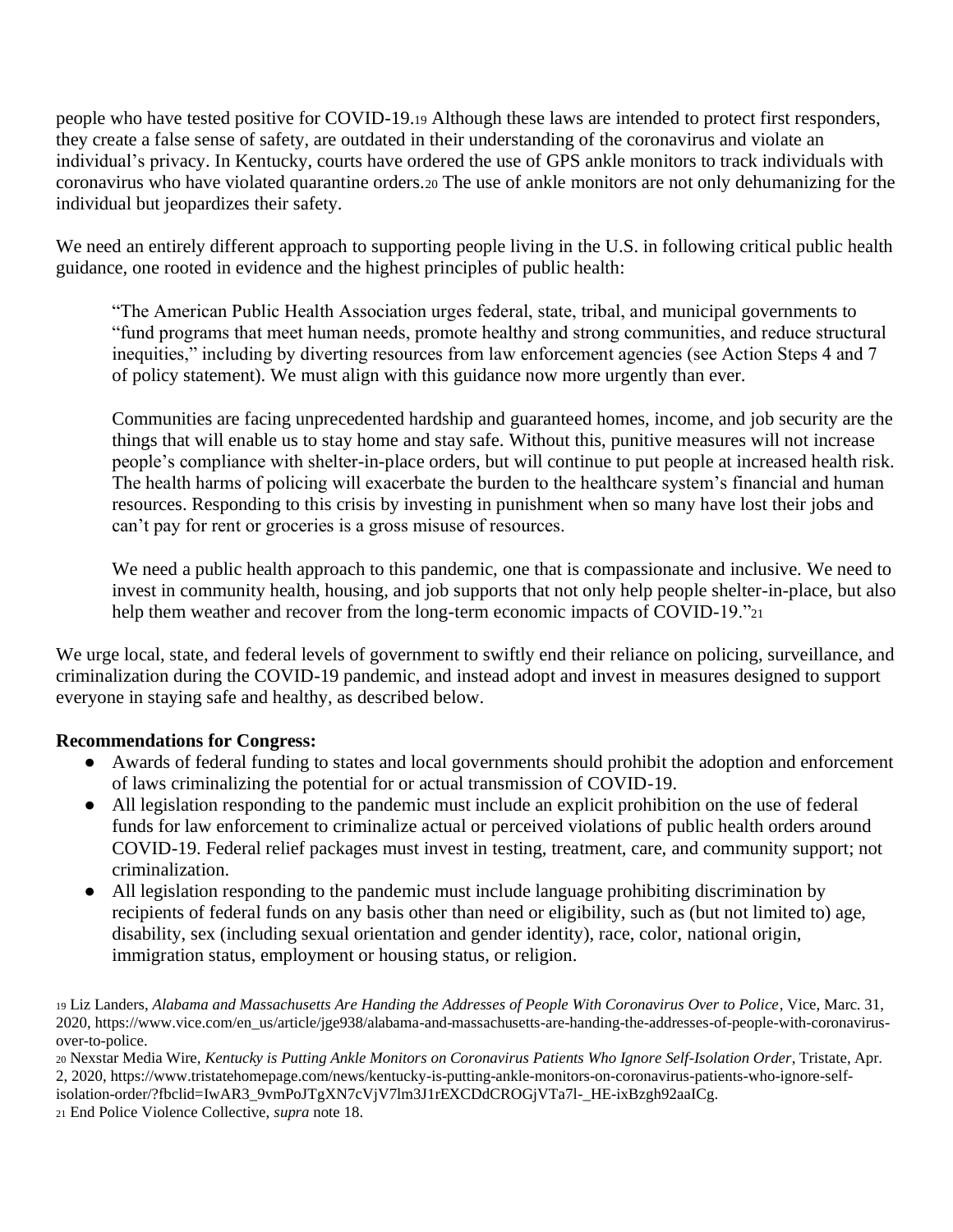- Explicitly bar the creation of a database of people who have tested positive for COVID-19 or who carry antibodies to COV-2.
- Data sharing should be limited to federal, state, and local public health agencies engaged in fighting the spread of COVID-19 pandemic. For example, patient information should not be shared with ICE.
- Explicitly ban the use of GPS and cell phone data to monitor or track movements of people who are suspected of or have tested positive for COVID-19, and of applications relying on assigned or perceived risk to regulate access to public and private spaces and institutions.
- Ban the use of COVID-19 funding to law enforcement agencies for surveillance of individual health status and biometrics, including temperature and heartbeat data.
- The CDC and Health and Human Services Agency must disclose to Congress, including the newly created Select House Committee on the Coronavirus Crisis and PRAC, about plans to use emergency powers created in any coronavirus-related bill. Oversight should focus on ensuring privacy protections are not violated by corporations or health agencies.

Please contact Breanna Diaz with the Positive Women's Network-USA at [breanna@pwn-usa.org,](mailto:breanna@pwn-usa.org) Kate D'Adamo with Reframe Health and Justice at kate@reframehealthandiustice.com, and Mateo de la Torre with Black and Pink at [mateo@blackandpink.org](mailto:mateo@blackandpink.org) with any questions.

Respectfully submitted by the undersigned organizations:

9to5, National Association of Working Women A Little Piece of Light Abounding Prosperity AIDS Foundation of Chicago AIDS United All Under One Roof LGBTQ Center American Muslim Health Professionals Anti-Police-Terror Project ASISTA Immigration Assistance Athlete Ally Autistic Women and Nonbinary Network AVAC BiNet USA Black and Pink Center for Constitutional Rights Center for Disability Rights Centro Legal de La Raza Coalition for Juvenile Justice Colorado Organizations and Individuals Responding to HIV/AIDS (CORA) College and Community Fellowship Community Justice Exchange DC Fights Back Defending Rights & Dissent Demand Progress Drug Policy Alliance Empower Missouri Equality North Carolina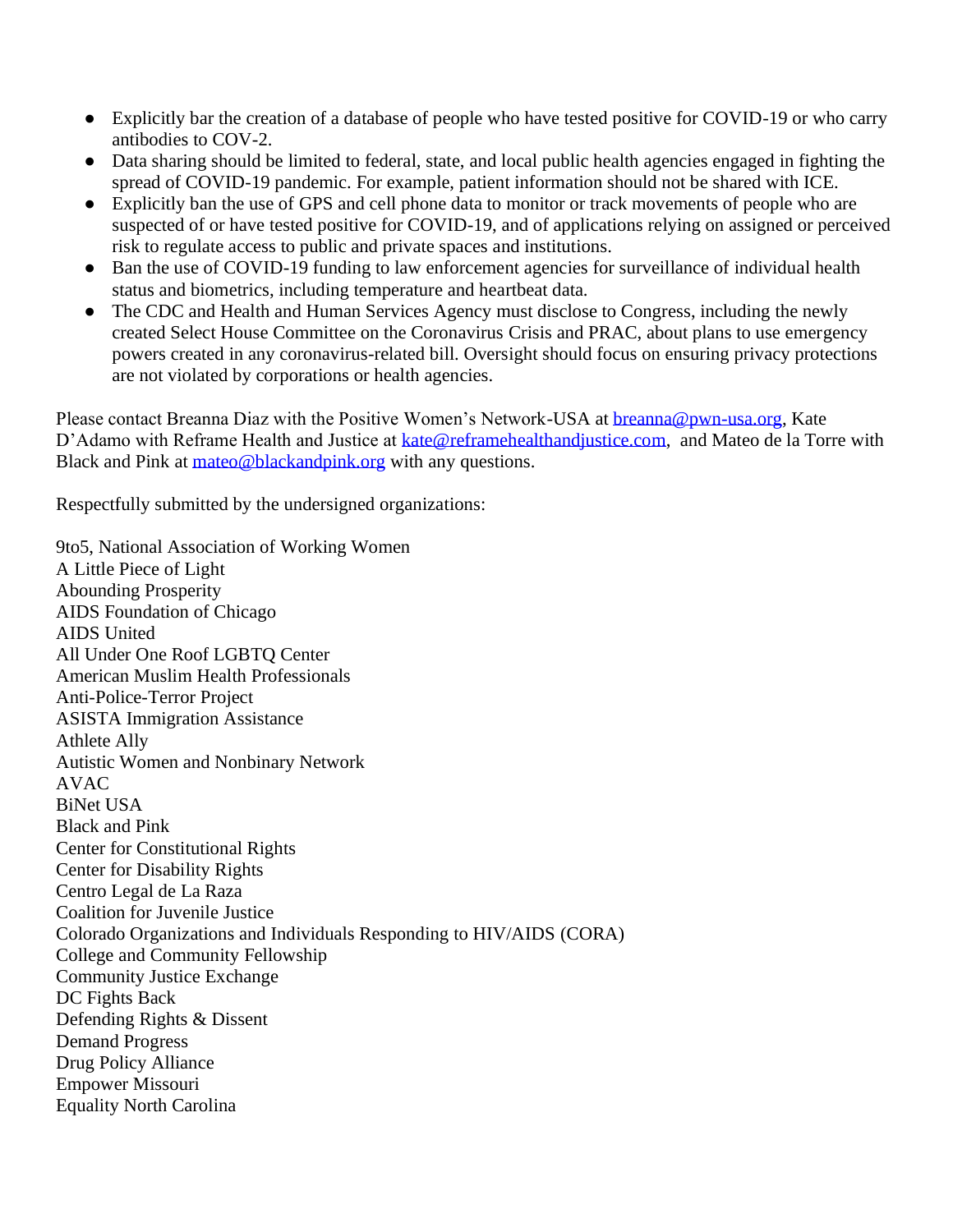Equality Texas Family Values@Work Freedom Network USA GLAA Hearts on a Wire Helping Out People Equally HIV Justice Network Human Rights at Home Clinic, UMass Law School If/When/How: Lawyering for Reproductive Justice Idaho Coalition for HIV Health and Safety Immigrant Justice Network Immigrant Legal Resource Center Innovation Law Lab International Association of Providers of AIDS Care Jane Doe Inc. Juntos Justice Roundtable Just Futures Law Kairos Center for Religions, Rights and Social Justice Latino Commission on AIDS LGBTQ Allyship Migrant Justice/Justicia Migrante Missouri HIV Justice Coalition Multicultural AIDS Coalition Muslim Caucus Education Collective Muslim Justice League Muslim Public Affairs Council (MPAC) National Association of Criminal Defense Lawyers National Center for Lesbian Rights National Center for Transgender Equality National Clearinghouse for the Defense of Battered Women National Equality Action Team National Health Care for the Homeless Council National Immigration Project of the National Lawyers Guild National Korean American Service & Education Consortium (NAKASEC) National LGBTQ Task Force Action Fund National Network for Immigrant and Refugee Rights National Organization for Women National Partnership for Women & Families National Trans Bar Association National Working Positive Coalition NJ Citizen Action NJ Time to Care Coalition Oasis Legal Services OCA - Asian Pacific American Advocates PFLAG National Positive Iowans Taking Charge